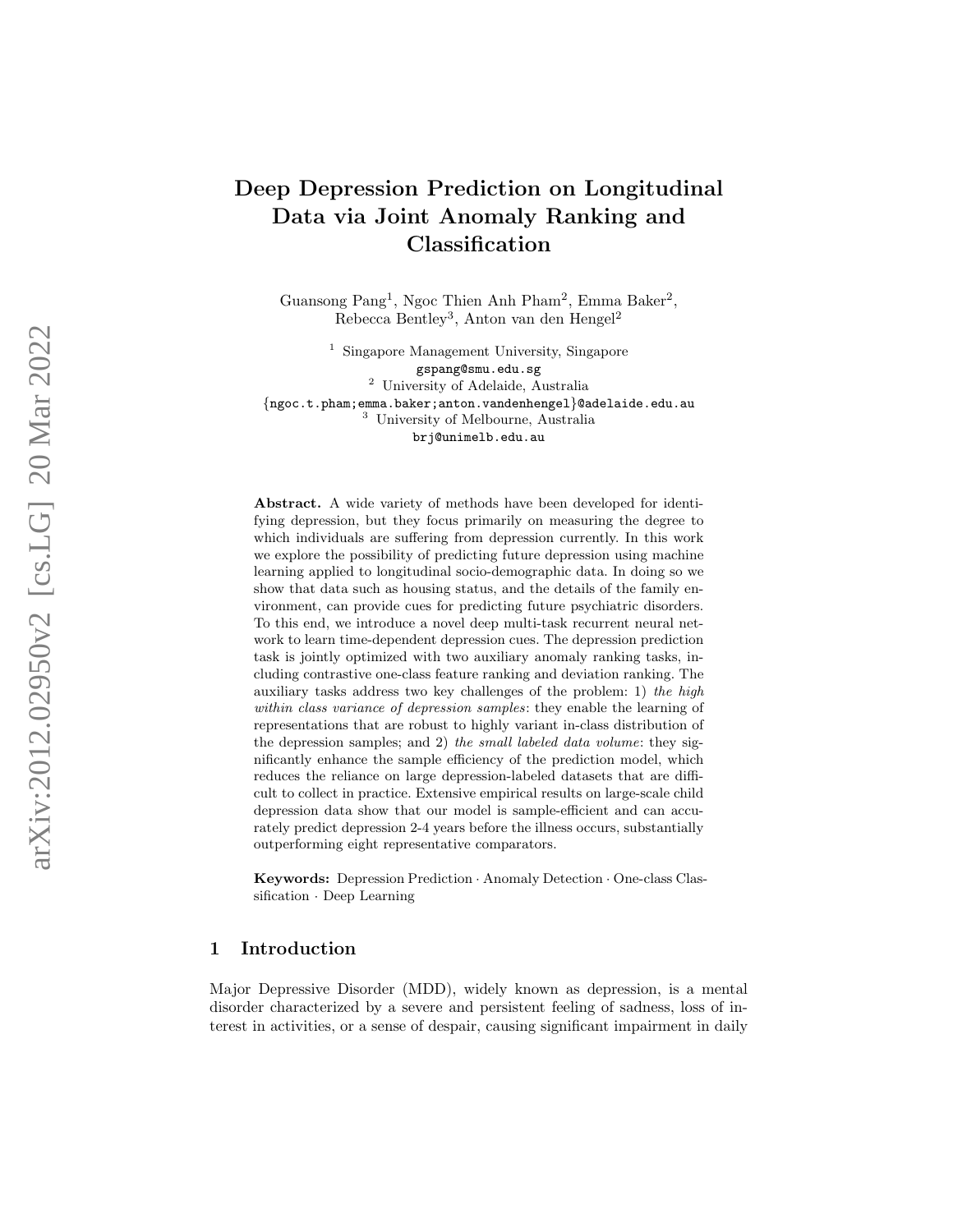life [\[9\]](#page-11-0). Globally over 300 million people of all ages are estimated to suffer from depression, and it is a major contributor to nearly 800 thousands suicide deaths per year [\[23\]](#page-12-0). There have been many studies [\[2,](#page-11-1) [13,](#page-11-2) [19,](#page-12-1) [22\]](#page-12-2) demonstrating effective automated diagnosis of depression using machine learning techniques. These studies focus on the detection of ongoing, current depression, using data that relates information about the current state of an individual. We focus here on the more challenging task of predicting depression in advance. This is achieved using longitudinal socio-demographic data. The motivation for this approach is that prediction far enough in advance of upcoming depression might enable early intervention before the condition arises.

The longitudinal socio-demographic data used contains a variety of nonmedical information such as education level, socio-economic background, family environment, measured at intervals overtime. There are three major challenges in exploiting these cues for depression prediction. First, this is noisy highdimensional temporal data that contains thousands of numeric and categorical features, among which only very selective set are relevant to depression prediction. Second, there is no single set of socio-demographic factors that cause depression, leading to high in-class variance for the depression samples. For example, for childhood depression, the root cause may be related to the mental health status of parents, dwelling conditions, or a medical condition. As a result, the depression cases are highly dissimilar and exhibit no single underlying mechanism, or common characteristics. A model that seeks a single common explanation for all cases cannot succeed. Lastly, in practice, only a small amount of labeled data is available, as it is difficult, if not impossible, to collect large depression samples. The available data thus often fails to cover the diverse types of depression cases.

In this work we introduce a novel multi-task learning approach to tackle these challenges, in which a depression classification task is jointly optimized with two auxiliary anomaly ranking tasks, contrastive one-class feature ranking and deviation ranking. Depression samples are treated as anomalous samples in our auxiliary tasks, because the cause-varying depression samples can be widely distributed, and as a result, are difficult to model as a single concrete class. Directly modeling these depression samples with classification models can easily overfit the given depression cases. The two anomaly ranking tasks are devised to enforce compact low-dimensional representations of normal samples and allow variations in the representations of depression samples, presenting effective inductive biases to regularize the classification models. This significantly improves the model's generalization beyond the individual cases presented in the small volume of labeled data available.

In summary, this work makes two key contributions:

– We introduce a novel multi-task learning framework, which harnesses auxiliary anomaly detection tasks to empower the greater classification task. To the best of our knowledge, this is the first multi-task learning approach that jointly optimizes classification and anomaly ranking tasks, which is an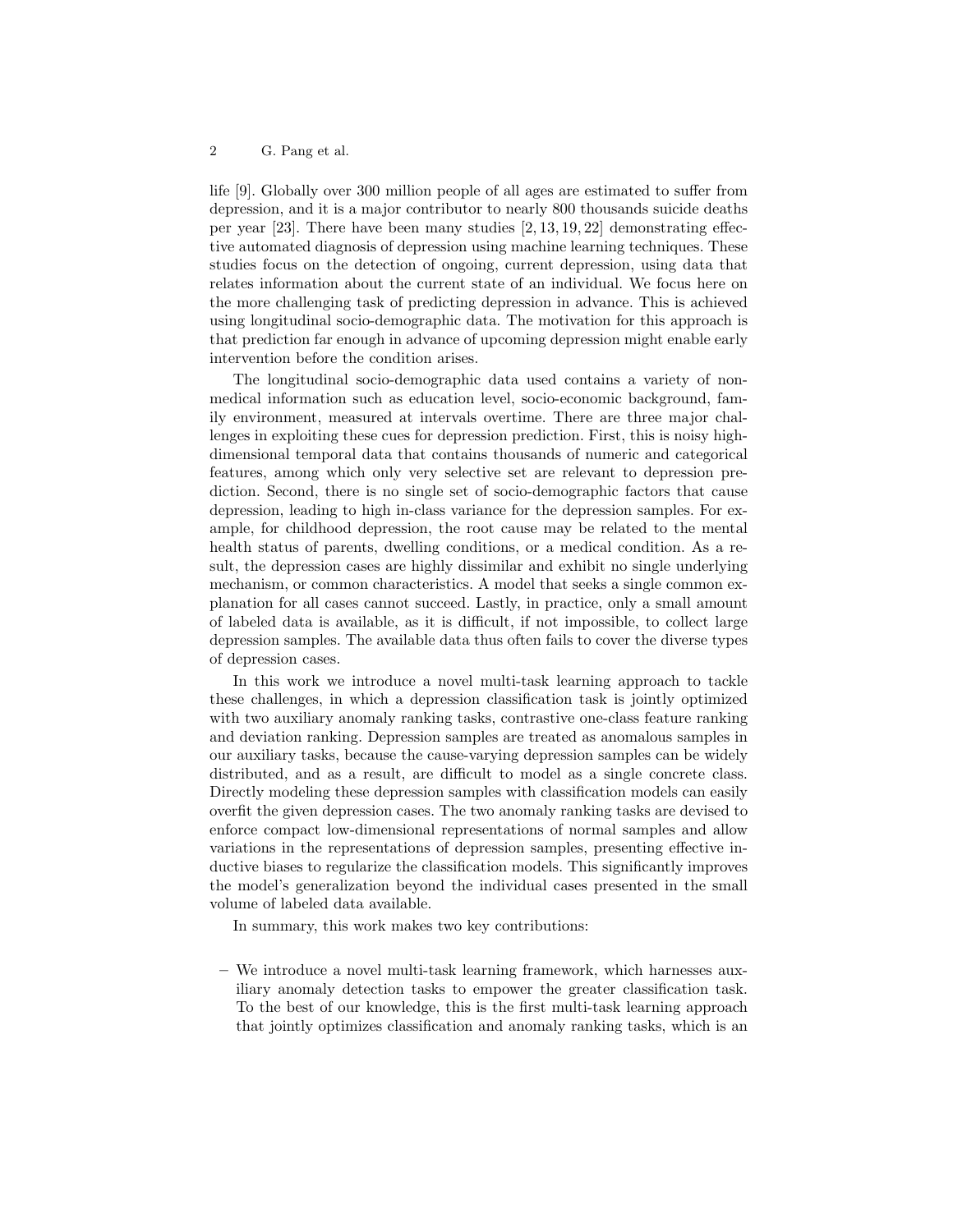important tool for application problems that are similar to depression prediction.

– We further instantiate the framework into a multi-task recurrent neural network model, termed MTNet, which optimizes the depression model with one-class constraints on its feature space and deviation constraints on its output layer. Extensive empirical results on large-scale child depression data show that MTNet can accurately predict depression two to four years before the illness occurs (e.g., achieving a recall of  $(0.8)$ , substantially outperforming eight competing methods. Additionally, MTNet can also outperform these competing methods even with largely reduced (50% less) training data.

# 2 Related Work

Longitudinal Studies There have been many longitudinal studies of depression [\[6,](#page-11-3)[8\]](#page-11-4), but they focus on association discovery that identifies factors or predictors associated with depression using traditional bivariate/multivariate statistic models. By contrast, our study is on learning prediction models to predict the occurrence/risk of future depression.

Automated Depression Diagnosis Current studies focus on the detection of depression using classification models on vocal/visual data taken during clinical interviews, with vocal features like prosodic and cepstral features [\[2,](#page-11-1) [13,](#page-11-2) [24\]](#page-12-3) and visual features like facial expression, gaze direction, and eye movement [\[13,](#page-11-2)[22,](#page-12-2)[26\]](#page-12-4). Depression detection based on social media data using linguistic and network features is also extensively studied [\[11,](#page-11-5)[19\]](#page-12-1). However, all these studies focus on the detection of ongoing depression, while we aim at predicting upcoming depression.

An exploratory task is introduced at the eRisk workshop [\[10\]](#page-11-6) to facilitate the development and evaluation of models for early detection of signs of depression using social media data, resulting in a number of early depression detection models [\[1,](#page-11-7) [12,](#page-11-8) [18\]](#page-12-5). Like the aforementioned studies, they are also focused upon detecting expression of depression cues/symptoms, while we learn the hidden root cause factors in socio-demographic features which are more difficult to learn.

Multi-task Learning Multi-task learning [\[16\]](#page-11-9) has been successful in a range of applications. There have been many approaches introduced to jointly learn multiple related tasks (e.g., classification, regression, and clustering) to improve the performance on small labeled data, such as feature learning, task relation learning, task clustering, low-rank and decomposition approaches [\[25\]](#page-12-6). Our work uses multi-task feature learning methods with hard parameter sharing as in [\[4,](#page-11-10) [20,](#page-12-7) [21\]](#page-12-8), but our approach is the first work that uses anomaly ranking at the feature and output layers to regularize the classification.

Anomaly Detection Anomaly detection techniques have been successfully applied to detect abnormal events/behaviors in many applications [\[14\]](#page-11-11), but they are rarely used to regularize supervised learning models in multi-task learning as the two paradigms have rather different learning objectives. We show in this work that recent advanced anomaly detection models [\[15,](#page-11-12) [17\]](#page-12-9) can be adapted to effectively regularize classification models and improve their sample efficiency.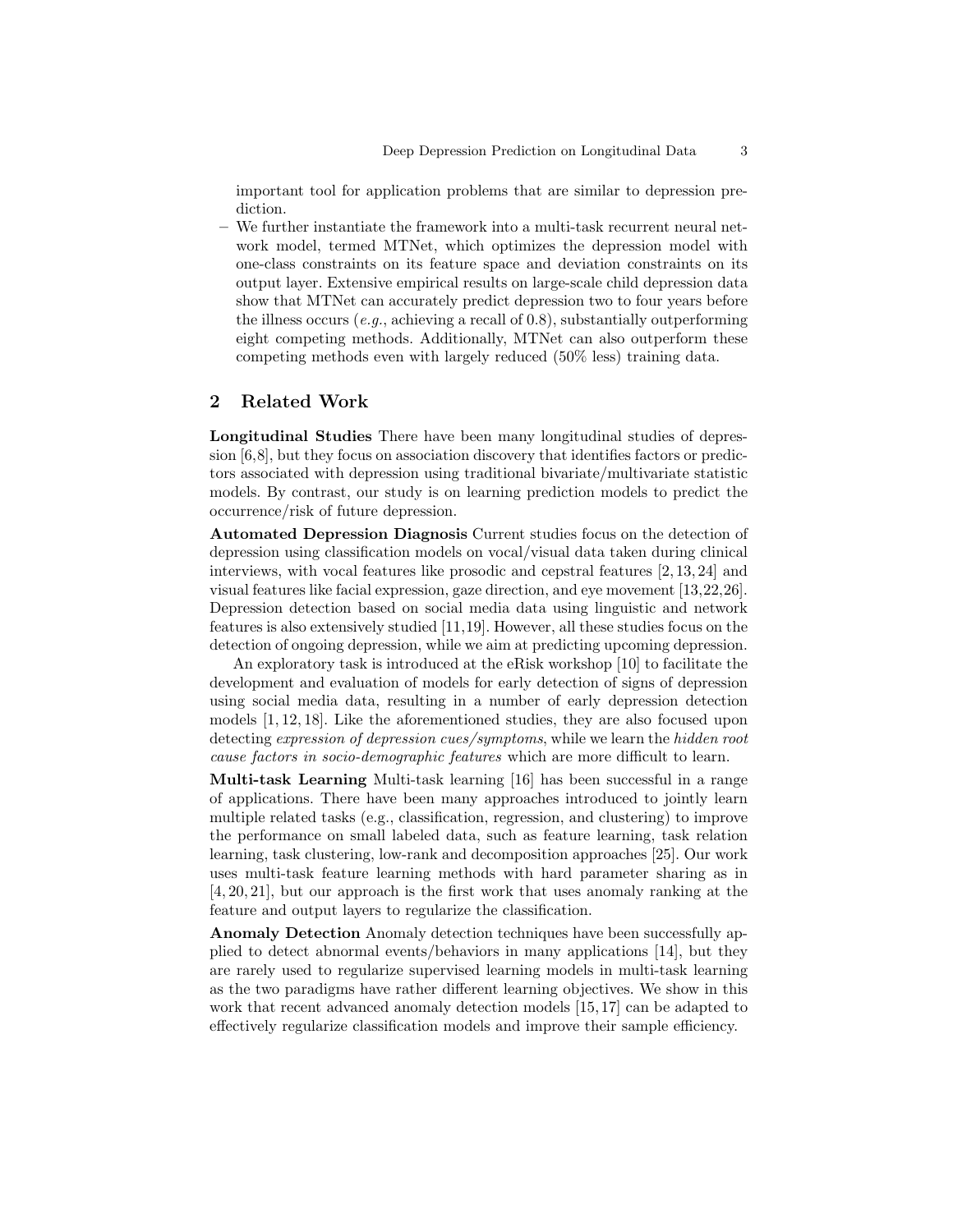# 3 Multi-task Recurrent Neural Networks

### 3.1 The Proposed Framework

Upcoming depression prediction aims to learn a binary depression classification mapping function  $\phi : \mathcal{X} \to \mathcal{Y}$ , where  $\mathcal{X} = {\mathbf{X}_1, \mathbf{X}_2, \cdots, \mathbf{X}_N}$  is a set of longitudinal data of N samples; each sample  $\mathbf{X} \in \mathbb{R}^{w \times D}$  is a matrix input of an individual subject, which contains the socio-demographic features of the subject in the recent w waves (or time steps) of questionnaire data, *i.e.*,  $\mathbf{X} = {\mathbf{x}_1, \mathbf{x}_2, \cdots, \mathbf{x}_w}$ , where  $\mathbf{x}_t \in \mathbb{R}^D$  is a feature vector derived from the t-th wave of questionnaire data;  $\mathcal{Y} = \{0, 1\}$  is the output space, with '1' indicating the subject being normal within all the recent  $w$  waves of questionnaire but having depression in the next waves of questionnaire, and with '0' indicating the subject being normal in the recent and future waves of questionnaire.

In this work we introduce a novel multi-task learning framework to tackle the problem. An overview of the approach is presented in Figure [1.](#page-4-0) Depression classification is our primary task and is jointly optimized with two auxiliary tasks, including deviation score ranking and contrastive one-class feature learning. The auxiliary tasks treat depression samples as anomalies and enforce compact feature representations of normal samples and allow some variations in the representations of depression samples, serving as a regularizer of the classification model. This results in better generalized classification models than that in the single primary task. Formally, let  $\tau : \mathcal{X} \to \mathbb{R}$  be an anomaly ranking function that assigns an anomaly score to each subject;  $\psi : \mathcal{X} \to \mathcal{Q}$  be the one-class feature learning function, where  $\mathcal{Q} \in \mathbb{R}^M$  with  $M \ll D$  is a new feature space, then our overall objective function can be given as follows.

$$
\underset{\Theta_e, \Theta_a, \Theta_o}{\arg \min} \sum_{i=1}^{N} \left[ \ell_e(\phi(\mathbf{X}_i; \Theta_e), y_i) + \alpha \ell_a(\tau(\mathbf{X}_i; \Theta_a), y_i) + \beta \ell_o(\psi(\mathbf{X}_i; \Theta_o), y_i) \right], \quad (1)
$$

where  $\ell_e$ ,  $\ell_a$  and  $\ell_o$  are respective loss functions for depression classification, deviation ranking and contrastive one-class metric learning,  $y_i$  is the class label of  $\mathbf{X}_i, \Theta = \{\Theta_e, \Theta_a, \Theta_o\}$  is the set of parameters to be learned,  $\alpha$  and  $\beta$  are hyperparameters to control the importance of the two auxiliary tasks.

We instantiate the framework into a model called MTNet that leverages a shared LSTM neural network [\[7\]](#page-11-13) to learn critical temporal changes in longitudinal data for depression classification. Supervised anomaly deviation and one-class support vector data description loss functions are defined to improve the model's generalization. A simple data augmentation method is also introduced to further enhance the generalizability. The modules of MTNet are presented as follows.

### 3.2 Primary Task: Depression Classification

Our classification model leverages an LSTM neural network layer to learn important temporal dependency in the longitudinal data. An LSTM layer consists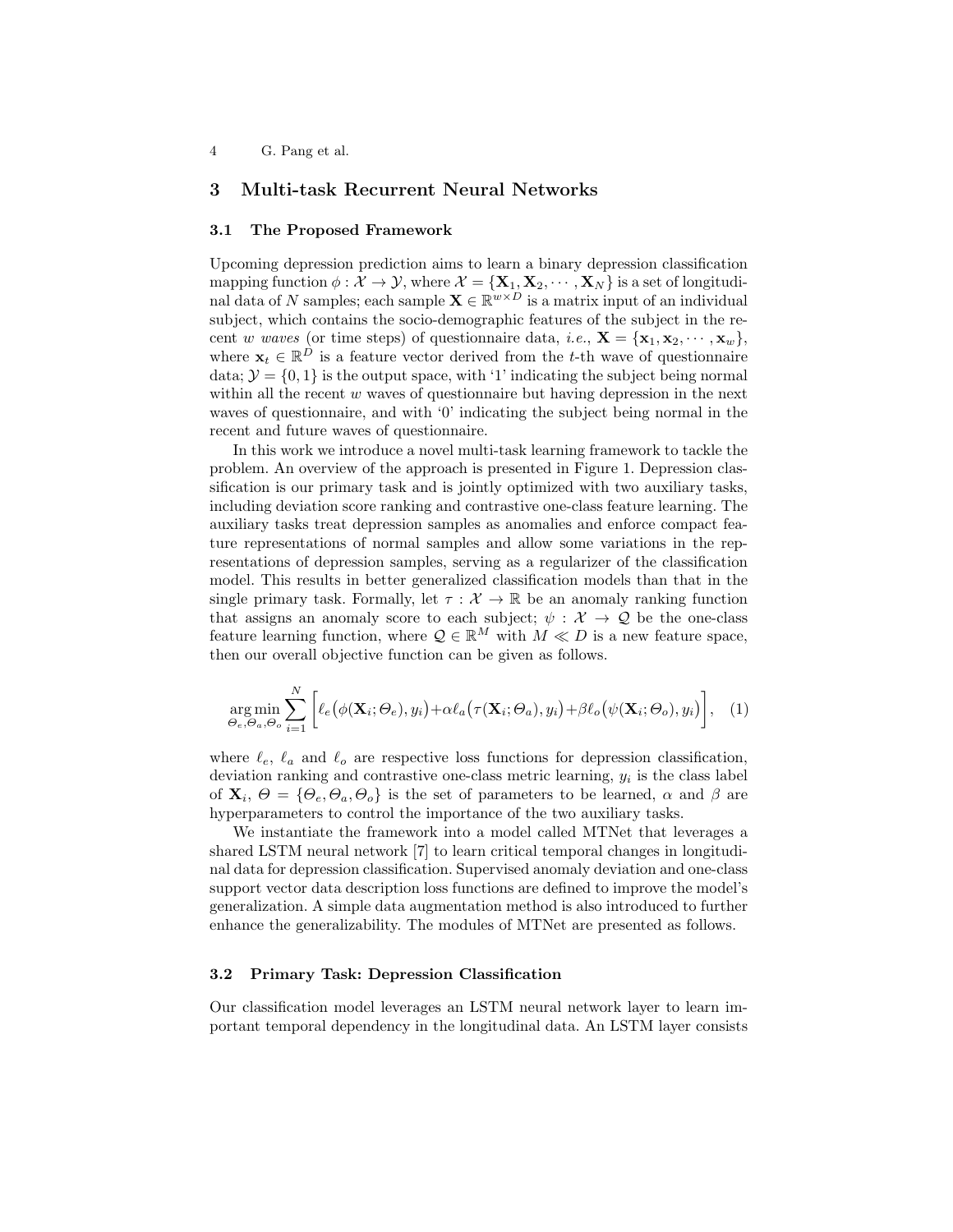<span id="page-4-0"></span>

Fig. 1: The Proposed Multi-task Learning Framework.

of multiple LSTM cells, with each LSTM cell learning temporal-dependent representations of the input data at a specific wave. The full LSTM layer uses the recurrent LSTM cells to encode important temporal changes across all different questionnaire waves into the output vector  $\mathbf{h} \in \mathbb{R}^L$  in the last LSTM cell, *i.e.*, the LSTM layer is a mapping function  $\eta$  that performs  $\mathbf{h} = \eta(\mathbf{X}; \Theta_l)$ , where  $\Theta_l$ contains all weight parameters in a standard LSTM (see Supplementary Mate- $rial<sup>4</sup>$  $rial<sup>4</sup>$  $rial<sup>4</sup>$  for the full details of LSTM). To learn more expressive representations, a FC layer is used to project h onto a lower-dimensional feature representation space:

$$
\mathbf{q} = \psi(\mathbf{X}; \Theta_l, \mathbf{W}_s, \mathbf{b}_s) = g_s(\mathbf{W}_s \eta(\mathbf{X}; \Theta_l) + \mathbf{b}_s),
$$
\n(2)

where  $\mathbf{W}_s \in \mathbb{R}^{M \times L}$  and  $\mathbf{b}_s \in \mathbb{R}^M$  are the learnable parameters,  $g_s$  is an activation function, and  $q \in \mathcal{Q}$  is the final feature representation of **X**. We then train a classifier on the Q representation space with a standard binary cross-entropy loss function:

$$
\ell_e(\mathbf{X}, y) = -(y \log(p) + (1 - y) \log(1 - p)),\tag{3}
$$

where y is the class label of **X** and  $p = \phi(\mathbf{X}; \Theta_e) = g_e(\mathbf{W}_e \mathbf{q} + b_e)$ , where  $g_e$  is a sigmoid activation,  $\mathbf{W}_e \in \mathbb{R}^{1 \times M}$  and  $b_e \in \mathbb{R}$ .  $\Theta_e = {\Theta_l, \mathbf{W}_s, b_s, \mathbf{W}_e, b_e}$  contains all the network parameters that can be learned in an end-to-end manner.

### 3.3 Auxiliary Tasks

Two auxiliary tasks, contrastive one-class-based feature ranking and deviation ranking, are incorporated to introduce an inductive bias (i.e., to learn compact normal representations and allow large variations in abnormal representations) to learn more generalized representations of depression samples.

Deviation Ranking A partially-supervised anomaly ranking task is introduced to enforce the model to assign significantly larger anomaly scores for depression

<span id="page-4-1"></span><sup>4</sup> Supplementary material is available at<https://tinyurl.com/MTNetPAKDD22>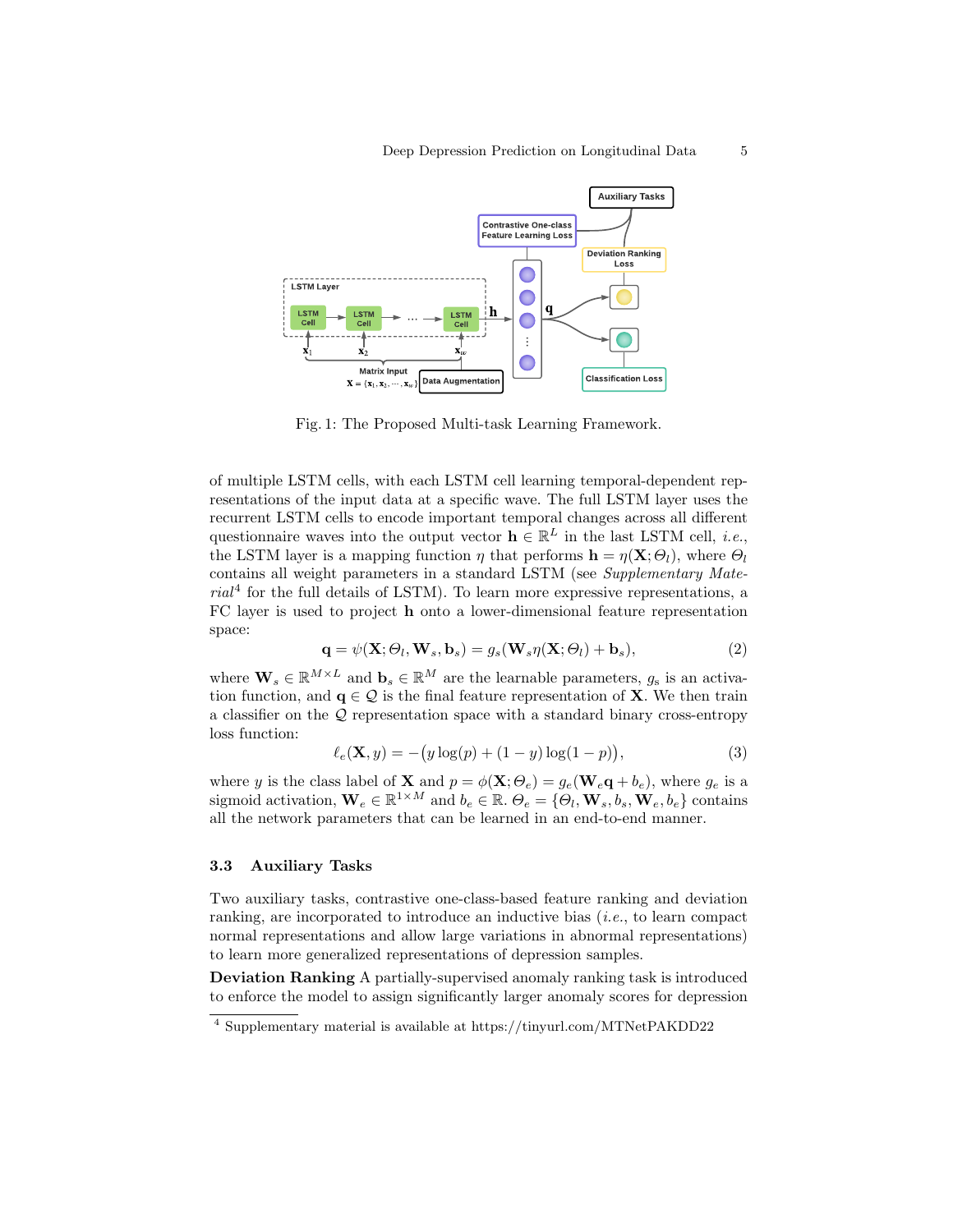samples than that of non-depression samples. Inspired by [\[15\]](#page-11-12), a prior-driven anomaly ranking loss function, called deviation loss, is used to fulfill this goal. Particularly, a Gaussian prior  $\mathcal{N}(\mu, \sigma^2)$  is imposed on the anomaly scores of all samples, which posits that the anomaly scores of non-depression samples are centered around a Gaussian mean value  $\mu$  while the anomaly scores of depression samples have at least  $a * \sigma$  deviations from  $\mu$ . Formally, we add another network output head with one linear unit to learn an anomaly score for each sample:

$$
\tau(\mathbf{X}; \Theta_a) = \mathbf{W}_a \psi(\mathbf{X}; \Theta_r) + b_a,\tag{4}
$$

where  $\Theta_a = {\Theta_r, \mathbf{W}_a, b_a}$  are the parameters to be learned. We then define the deviation using the well-known Z-Score:

$$
dev(\mathbf{X}) = \frac{\tau(\mathbf{X}; \Theta_a) - \mu}{\sigma},\tag{5}
$$

The deviation function is then used to define our anomaly ranking loss function:

$$
\ell_a(\mathbf{X}, y) = (1 - y)|dev(\mathbf{X})| + y \max(0, a - dev(\mathbf{X})).
$$
 (6)

By minimizing  $\ell_a$ , our model pushes the anomaly scores of normal samples as close as possible to  $\mu$  while enforcing at least  $a * \sigma$  between  $\mu$  and the anomaly scores of depression samples in the upper tail of the Gaussian distribution. Fol-lowing [\[15\]](#page-11-12), the prior  $\mathcal{N}(0,1)$  is used with  $a=5$  to guarantee significant deviations of depression samples from normal samples.

Contrastive One-class Feature Learning Unlike the anomaly ranking task that introduces the inductive bias using an output layer independent from the classification output, the one-class feature learning complements the deviation score learning and exerts directly on the feature layer. Particularly, we introduce a contrastive one-class feature learning method, in which we devise a supervised variant of support vector data description (SVDD) [\[17\]](#page-12-9) by contrasting the oneclass center of the normal samples and the depression samples.

$$
\ell_o(\mathbf{X}, y) = (1 - y) \|\psi(\mathbf{X}; \Theta_r) - \mathbf{n}\|_2 + y \max\big(0, m - ||\psi(\mathbf{X}; \Theta_r) - \mathbf{n}||_2\big), \tag{7}
$$

where  $\Theta_o = \{\Theta_r\}, \mathbf{n} \in \mathbb{R}^M$  is the one-class center vector of normal samples and m is a hyperparameter to control the contrast margin. The first term is the original SVDD objective. The second term is added to enforce a large margin between non-depression and depression samples in the  $\psi$ -induced representation space, while minimizing the **n**-centered hypersphere's volume. We found empirically that MTNet can perform well with varying settings of **n**, e.g.,  $\mathbf{n} \sim \mathcal{N}(0, 1)$ or  $\mathbf{n} \sim \mathcal{U}(0, 1)$ . We use  $\mathbf{n} \sim \mathcal{N}(0, 1)$  by default, *i.e.*, generating **n** by randomly drawing a vector from a standard Gaussian distribution.  $m = 1$  is used to enforce a sufficiently large distance margin in the feature representation space.

#### 3.4 Data Augmentation

A simple data augmentation method is introduced to augment depression samples and further enhance the model's generalizability. Specifically, a pair of depression samples are randomly selected, and then a small percentage of randomly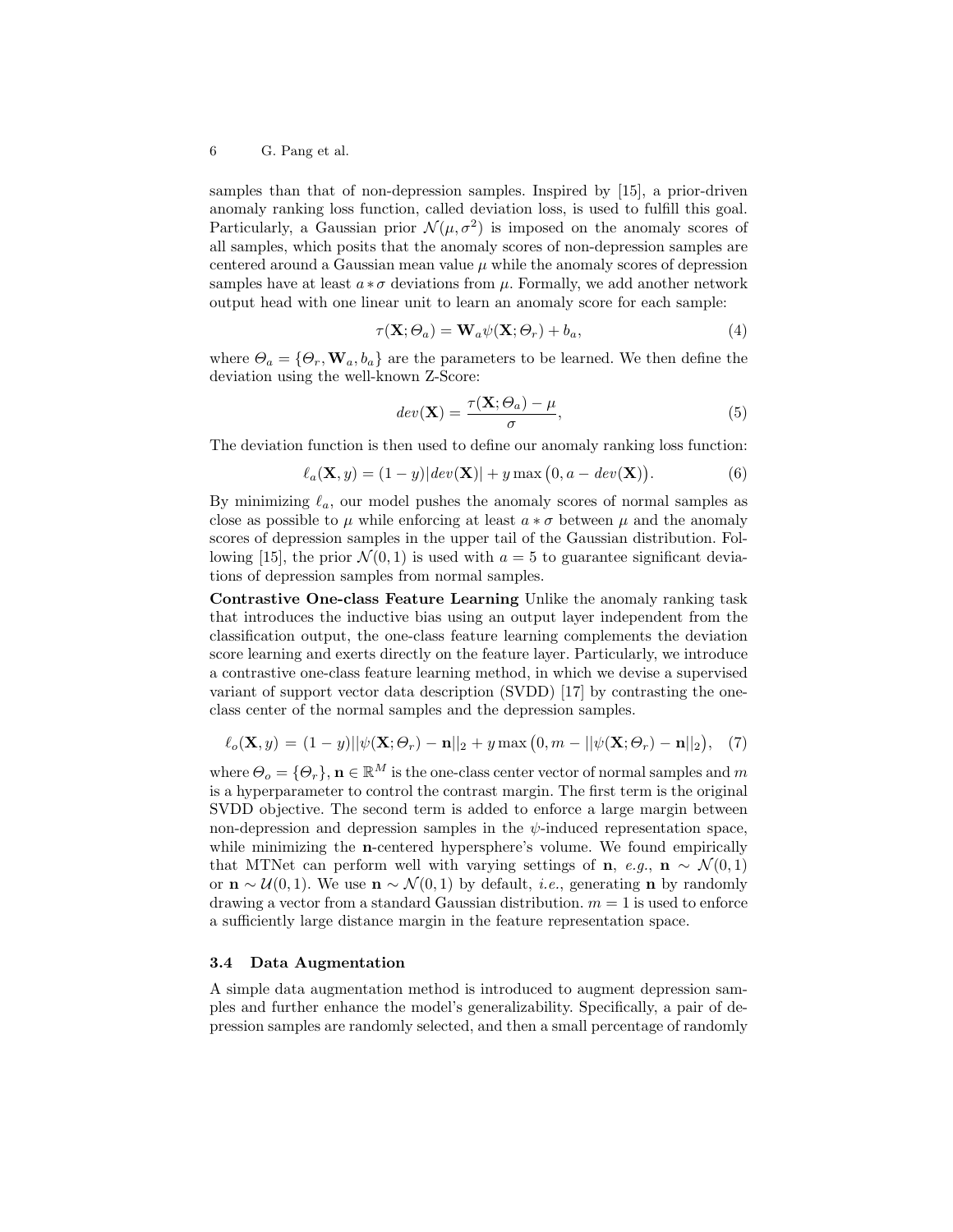selected values in the last wave data of one sample are replaced with the corresponding values in another sample to create a new depression sample. The augmented sample can well retain the original depression-relevant information while at the same time enriching the depression samples. By using this method, we increase the number of depression samples in the training data by a factor of 10. In our experiment, we randomly replaced 5% of the feature values by default.

### 3.5 The Algorithm of MTNet

The algorithmic procedure of our model MTNet is presented in Algorithm [1.](#page-6-0) After random initialization of the network parameters in Step 1, stochastic gradient descent is used to optimize the model in Steps 2-8. In Step 4, as the number of depression samples is typically far smaller than that of non-depression samples, we generate sample batches with balanced class distribution to achieve more effective optimization. This shares the same spirit as oversampling in imbalanced learning [\[5\]](#page-11-14). Step 5 calculates the batch-wise loss for the three tasks. Step 6 performs gradient descent steps to learn the parameters  $\Theta$ . Note that  $\Theta_r$  are shared parameters in  $\{\Theta_e, \Theta_a, \Theta_o\}$ , and thus, the feature representations in MTNet are jointly optimized by all three tasks. At the inference stage, only the classification function  $\phi$  is used to produce the class label.

# <span id="page-6-0"></span>Algorithm 1 MTNet

**Input:**  $\mathcal{X} \in \mathbb{R}^{w \times D}$  - training samples, and binary class labels **y Output:**  $\phi: \mathcal{X} \to \mathcal{Y}$  - a depression classification network

1: Randomly initialize  $\Theta = {\Theta_e, \Theta_a, \Theta_o}$ 

- 2: for  $j = 1$  to #epochs do
- 3: for  $k = 1$  to #batches do
- 4:  $\beta \leftarrow$  Randomly sample the same number of depression and non-depression samples

5: Calculate the loss using  $\frac{1}{|\mathcal{B}|} \sum_{\mathbf{X}_i \in \mathcal{B}} \left[ \ell_e(\phi(\mathbf{X}_i; \Theta_e), y_i) + \alpha \ell_a(\tau(\mathbf{X}_i; \Theta_a), y_i) + \right]$ 

$$
\beta\ell_o\big(\psi({\bf X}_i;\Theta_o),y_i\big)\bigg]
$$

- 6: Perform a gradient descent step w.r.t. the parameters in  $\Theta$
- 7: end for
- 8: end for
- 9: return  $\phi$

## 4 Experiments

### 4.1 Datasets

Our model is evaluated on a large child depression data dataset based on the Longitudinal Study of Australian Children (LSAC) data [\[3\]](#page-11-15). LSAC consists of multiple bi-annual waves of questionnaire-based interview data of 10,090 children across Australia. Initially, children aged from infant to 5 years and their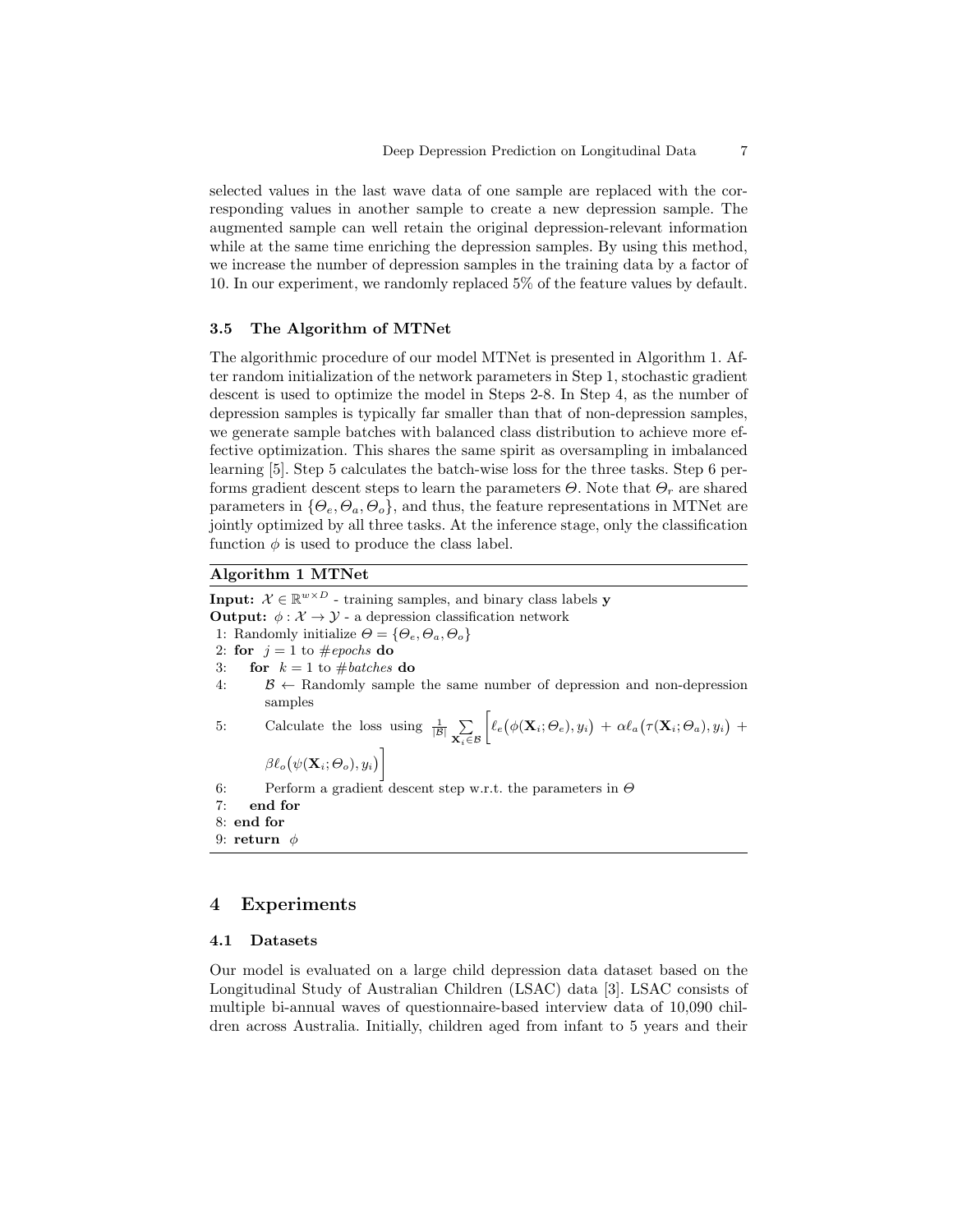families are interviewed between August 2003 and February 2004. This routine is repeated every two years afterwards. At the time of writing seven waves of data are available. LSAC provides a dataset of 4,983 children aged 4 to 5 years in the first wave of questionnaire. These children are all healthy until 287 children are confirmed to have depression at the 6/7-th wave of interview in the years 2013 to 2015. Depression is measured using parental self-report data. Particularly, in the waves 6 and 7, the primary caregiver is asked "does study child have any of these ongoing (depression) conditions<sup>[5](#page-7-0)</sup>?"; the child is confirmed to have depression if the answer is 'yes'. After a simple feature screening to remove uninformative features (e.g., features with very large percentage of missing values), 210 socialdemographic features related to individual growth and development (e.g., age, gender, living location, schooling performance), and family environment  $(e.g., so$ cial, educational, economic, employment, household income, housing conditions) are used (see Supplementary Material for the list of the interview questions and a sample of the questionnaire). In the selected features, missing values are filled with the mean/mode value in each feature; categorical features are then converted into numeric features by using one-hot encoding. The resulting dataset contains 762 features in each wave of data. Thus, the dataset used has 4,983 samples, with each sample represented by a  $7 \times 762$  matrix. We further perform a stratified random split of the dataset into three subsets, including 60% data as a training set, and respective 20% data for validation and testing sets.

### 4.2 Experimental Setup

We evaluate the performance of predicting the possible occurrence of depression in the near future. To this end, the model is trained and tested using only the first five waves of data when all children are reported to be mentally healthy (i.e., absence of depressive symptoms). The task is to predict whether a child will have depression at the upcoming wave 6 or 7. MTNet is compared with eight temporal and non-temporal methods.

– Non-temporal Methods. Three popular classification methods, including logistic regression (LR), support vector machines (SVM) and multi-layer perceptron (MLP) neural networks, are used as baseline methods that are not designed to capture temporal dependence. They are two main ways to apply these methods to the longitudinal data. One way is to build the classification model using the most recent single  $(i.e., 5-th)$  wave data only. The second way is to use the data from all the five waves, in which for each subject we concatenate the feature vectors derived from all the waves into one lengthy unified feature vector; the classifiers are then built upon this concatenated data. This way helps capture some temporal-dependent changes. All three methods are evaluated in both ways, with LR/SVM/MLP-s denoting the classifier using the single wave data and LR/SVM/MLP-m denoting the use of the concatenated multi-wave data.

<span id="page-7-0"></span> $5$  'Ongoing conditions' means that the conditions "exist for some period of time (weeks, months or years) or re-occur regularly. They do not have to be diagnosed by a doctor".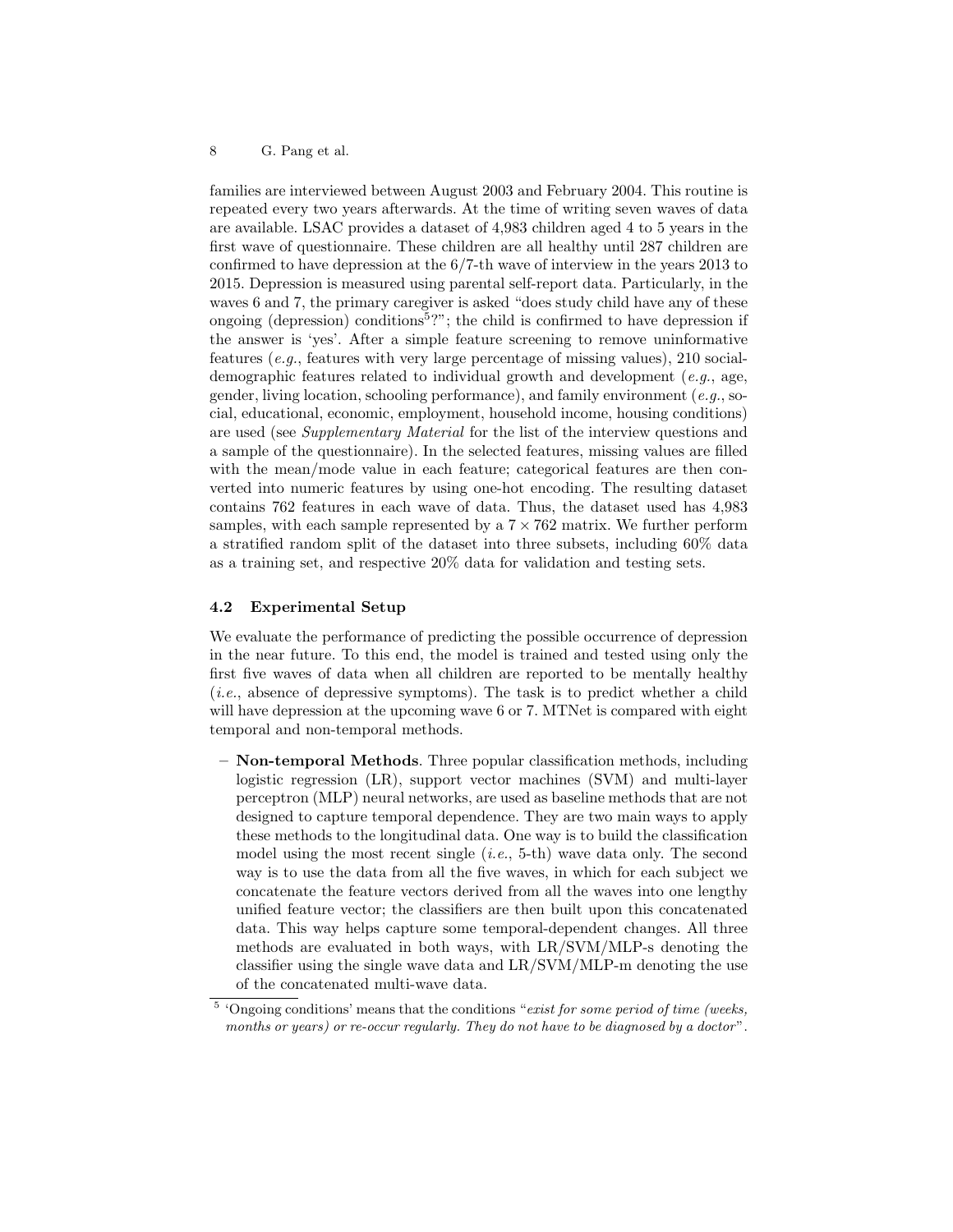– Temporal Methods. The LSTM-based deep classifier, is used as a competing temporal method. The standard binary cross-entropy loss function is used to train the model. We also compare MTNet with the state-of-the-art anomaly detection model DevNet [\[15\]](#page-11-12) that is adapted to temporal data with LSTM network.

### 4.3 Implementation Details

MTNet is implemented with one LSTM layer with 200 units, followed by a fullyconnected (FC) layer with 20 units and a classification output layer. The sigmoid function is used in  $g_r$  in the LSTM layer by default; the widely-used ReLU activation function is used in  $g_s$  in the FC layer. A dropout layer with a dropout rate of 0.5 is applied to the LSTM and FC layers. The competing methods LSTM and DevNet use exactly the same network architecture as MTNet. MLP uses a similar network structure with two hidden layers of respectively 200 and 20 units, with each layer having a dropout rate of 0.5. MTNet, DevNet, LSTM, and MLP are implemented using  $Keras<sup>6</sup>$  $Keras<sup>6</sup>$  $Keras<sup>6</sup>$  and optimized using RMSprop with a batch size of 256 and 20 batches per epoch. They are trained with 30 epochs as their performance can converge early.  $\alpha = 0.5$  and  $\beta = 2.0$  are used in MTNet by default. LR and SVM are taken from the open-source scikit-learn package<sup>[7](#page-8-1)</sup>. Due to a large percentage of irrelevant features presented in the data, our extensive results showed that applying the  $l_1$ -norm regularizer to MLP, LR and SVM obtains significantly better performance than the  $l_2$ -norm regularizer. Thus, the  $l_1$ -norm regularizer is applied to these three classifiers to bring sparsity to the model. The regularization hyperparameter is probed with  $\{0.001, 0.01, 0.1, 1\}$ , with the best performance reported. The oversampling method in MTNet is used in all competing methods to alleviate the class-imbalanced problem.

### 4.4 Performance Evaluation Measures

Three widely-used evaluation measures are used, including the Area Under Receiver Operating Characteristic Curve (AUC-ROC), Area Under Precision-Recall Curve (AUC-PR), and  $F_1$ -score (F-score for brevity). AUC-ROC summarizes the ROC curve of true positives against false positives, while AUC-PR summarizes the curve of precision against recall. AUC-ROC is popular due to its good interpretability. AUC-PR is more indicative than AUC-ROC in evaluating performance on imbalanced data. F-score is the harmonic mean of precision and recall. We also report the precision and recall results to gain more insights into the performance. The reported results are averaged over five independent runs.

#### 4.5 Empirical Results

Effectiveness on Real-world Data The results of depression prediction are shown in Table [1.](#page-9-0) Our model MTNet is the best performer in AUC-ROC, AUC-PR and F-score. MTNet substantially outperforms all of its competing methods

<span id="page-8-0"></span> $6$  https://keras.io/

<span id="page-8-1"></span><sup>7</sup> https://scikit-learn.org/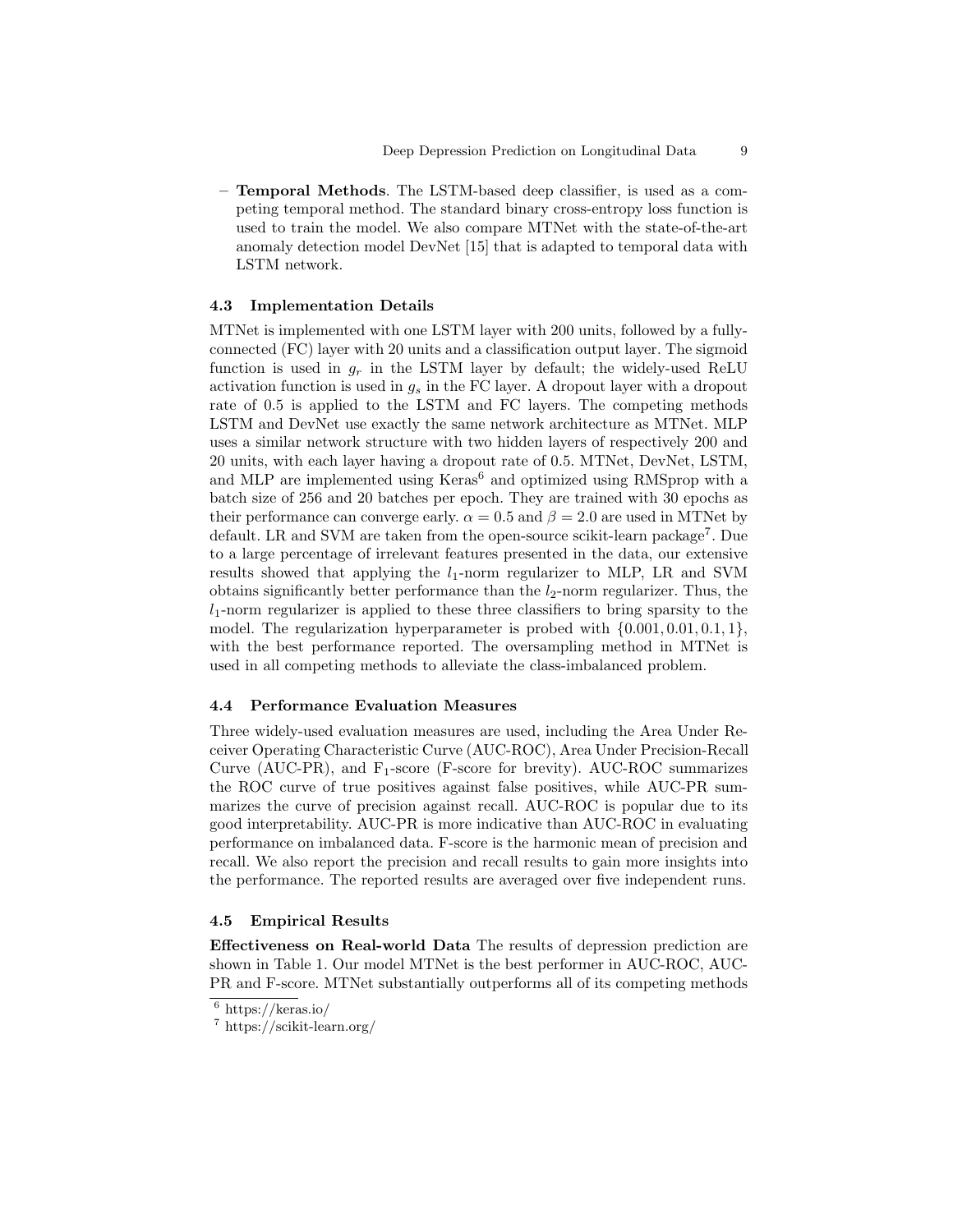by 2%-38% in AUC-PR and 3%-20% in F-score. Impressively, MTNet obtains a recall of 0.8, achieving at least 7.8% improvement over its contenders. Given a sufficiently high precision of 0.7, the high recall rate in MTNet would enable accurate intervention and pre-treatment of up to 80% upcoming depression cases at a very early stage (2-4 years before the depression occurs), effectively preventing and reducing the depression cases.

<span id="page-9-0"></span>Table 1: Performance Results (mean±std) of Depression Prediction.

|                                                                                                              |  | AUC-ROC AUC-PR. F-score Precision Recall |                                                                                                 |  |
|--------------------------------------------------------------------------------------------------------------|--|------------------------------------------|-------------------------------------------------------------------------------------------------|--|
| <b>LR-s</b> $0.648\pm0.020$ $0.595\pm0.018$ $0.632\pm0.021$ $0.659\pm0.032$ $0.611\pm0.037$                  |  |                                          |                                                                                                 |  |
| <b>LR-m</b> $0.648 \pm 0.019$ $0.596 \pm 0.016$ $0.620 \pm 0.023$ $0.670 \pm 0.027$ $0.579 \pm 0.038$        |  |                                          |                                                                                                 |  |
| <b>SVM-s</b> $0.666 \pm 0.012$ $0.610 \pm 0.012$ $0.646 \pm 0.005$ $0.682 \pm 0.023$ $0.614 \pm 0.011$       |  |                                          |                                                                                                 |  |
| <b>SVM-m</b> $0.684 \pm 0.013$ $0.631 \pm 0.010$ $0.646 \pm 0.026$ $0.729 \pm 0.013$ $0.582 \pm 0.045$       |  |                                          |                                                                                                 |  |
| <b>MLP-s</b> $0.771 \pm 0.007$ $0.780 \pm 0.010$ $0.706 \pm 0.023$ $0.679 \pm 0.032$ $0.742 \pm 0.071$       |  |                                          |                                                                                                 |  |
| <b>MLP-m</b> $0.814 \pm 0.009$ $0.808 \pm 0.019$ $0.718 \pm 0.022$ $0.730 \pm 0.049$ $0.718 \pm 0.082$       |  |                                          |                                                                                                 |  |
| <b>LSTM</b> $0.779 \pm 0.012$ $0.775 \pm 0.010$ $0.662 \pm 0.034$ <b>0.751</b> $\pm 0.031$ $0.593 \pm 0.039$ |  |                                          |                                                                                                 |  |
| <b>DevNet</b> $0.785 \pm 0.013$ $0.786 \pm 0.017$ $0.688 \pm 0.035$ $0.704 \pm 0.044$ $0.684 \pm 0.094$      |  |                                          |                                                                                                 |  |
|                                                                                                              |  |                                          | MTNet $0.818 \pm 0.009$ $0.823 \pm 0.008$ $0.743 \pm 0.037$ $0.697 \pm 0.006$ $0.800 \pm 0.080$ |  |

Sample Efficiency This section examines the model's generalizability from the sample efficiency aspect, *i.e.*, how is the performance if less labeled training data is available? Specifically, each model is trained on a new training set that is a random subset of the original training data, and then it is evaluated using the same test data as that used in Table [1.](#page-9-0) We focus on comparing to the better contenders LR/SVM/MLP-m and omit the less effective ones – LR/SVM/MLPs. The results are shown in Figure [2.](#page-10-0) Remarkably, MTNet is substantially more sample-efficient than its competing methods; it performs much better than, or comparably well to, the best performance of its competing methods even when it uses 50% less training data. This superiority of MTNet benefits from the integrated anomaly ranking tasks in its multi-task objective function, which enable better generalization to diverse depression cases. This is manifested by the large performance gap between MTNet and LSTM, since the only difference between them is the two auxiliary tasks integrated into MTNet.

Parameter Sensitivity This section evaluates the sensitivity of MTNet w.r.t. its two hyperparameters,  $\alpha$  and  $\beta$ , which respectively adjust the importance of the anomaly ranking loss and one-class metric loss. The test results are presented in Figure [3.](#page-10-0) The results show that MTNet generally performs stably with both α and β in a wide range of setting choices. Relatively small α and large β are needed for MTNet to achieve the best performance. This indicates that MTNet is dependent more on the one-class feature learning than the deviation ranking.

Ablation Study This section evaluates the importance of each module in MT-Net. LSTM is used as a baseline to evaluate the effect of incorporating one or more of the following modules, including the deviation ranking loss  $\ell_a$ , the oneclass metric learning loss  $\ell_o$ , and the data augmentation (DA). The results are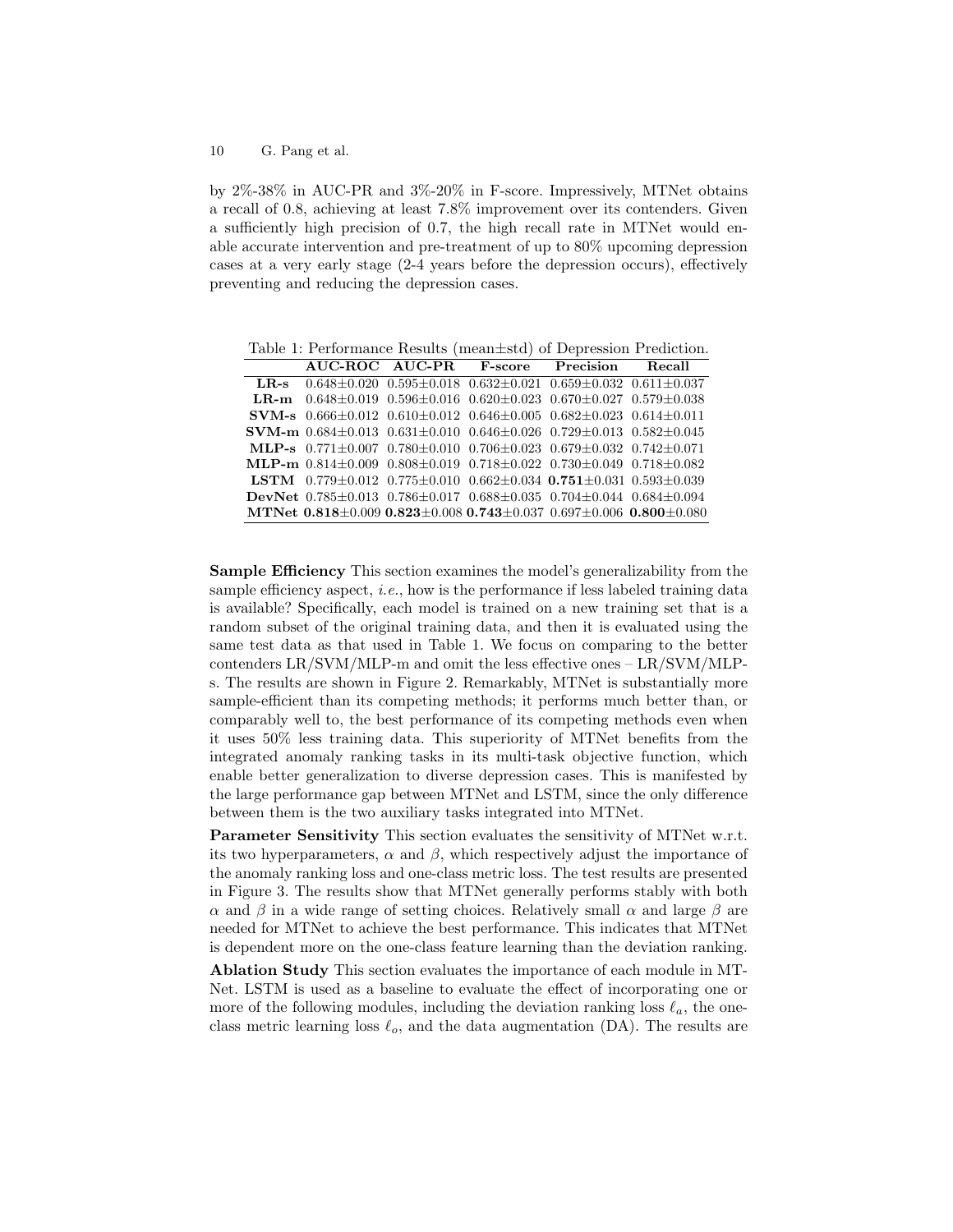<span id="page-10-0"></span>

Fig. 2: Sample Efficiency



reported in Table [2.](#page-10-1) It is clear that i) the multi-task learning performs substantially better than the individual tasks, ii) all three modules in MTNet make important contribution to its overall performance, and iii) the deviation ranking loss  $\ell_a$  and the one-class metric learning loss  $\ell_o$  are complementary to each other.

<span id="page-10-1"></span>Table 2: Ablation Study Results. DA is short for data augmentation.

| Method                  | <b>AUC-ROC AUC-PR F-score Precision Recall</b> |       |       |       |       |
|-------------------------|------------------------------------------------|-------|-------|-------|-------|
| LSTM                    | 0.779                                          | 0.775 | 0.662 | 0.751 | 0.593 |
| $LSTM+ \ell_a$          | 0.785                                          | 0.786 | 0.688 | 0.704 | 0.684 |
| $LSTM+lo$               | 0.804                                          | 0.821 | 0.702 | 0.673 | 0.737 |
| $LSTM+\ell_a+\ell_a$    | 0.817                                          | 0.834 | 0.721 | 0.709 | 0.737 |
| $LSTM+\ell_a+\ell_o+DA$ | 0.818                                          | 0.823 | 0.743 | 0.697 | 0.800 |

### 5 Conclusions and Future Work

In this work we propose a novel multi-task learning framework and its instantiation MTNet for depression prediction. MTNet effectively leverages the two auxiliary anomaly ranking tasks to improve the depression prediction model's representations and generalizability. Remarkably, our empirical results show that MTNet is able to accurately predict 80% depression cases 2-4 years before the depression actually occurs in children. The improved generalizability of MT-Net is supported by the sample efficiency experiment, in which MTNet requires significantly less labeled depression samples to perform comparably well to, or substantially better than, the competing methods. It should be noted the model has around 70% precision only, indicating 30% false positive predictions. Thus, caution must be taken when using the the model in practice. In future work, to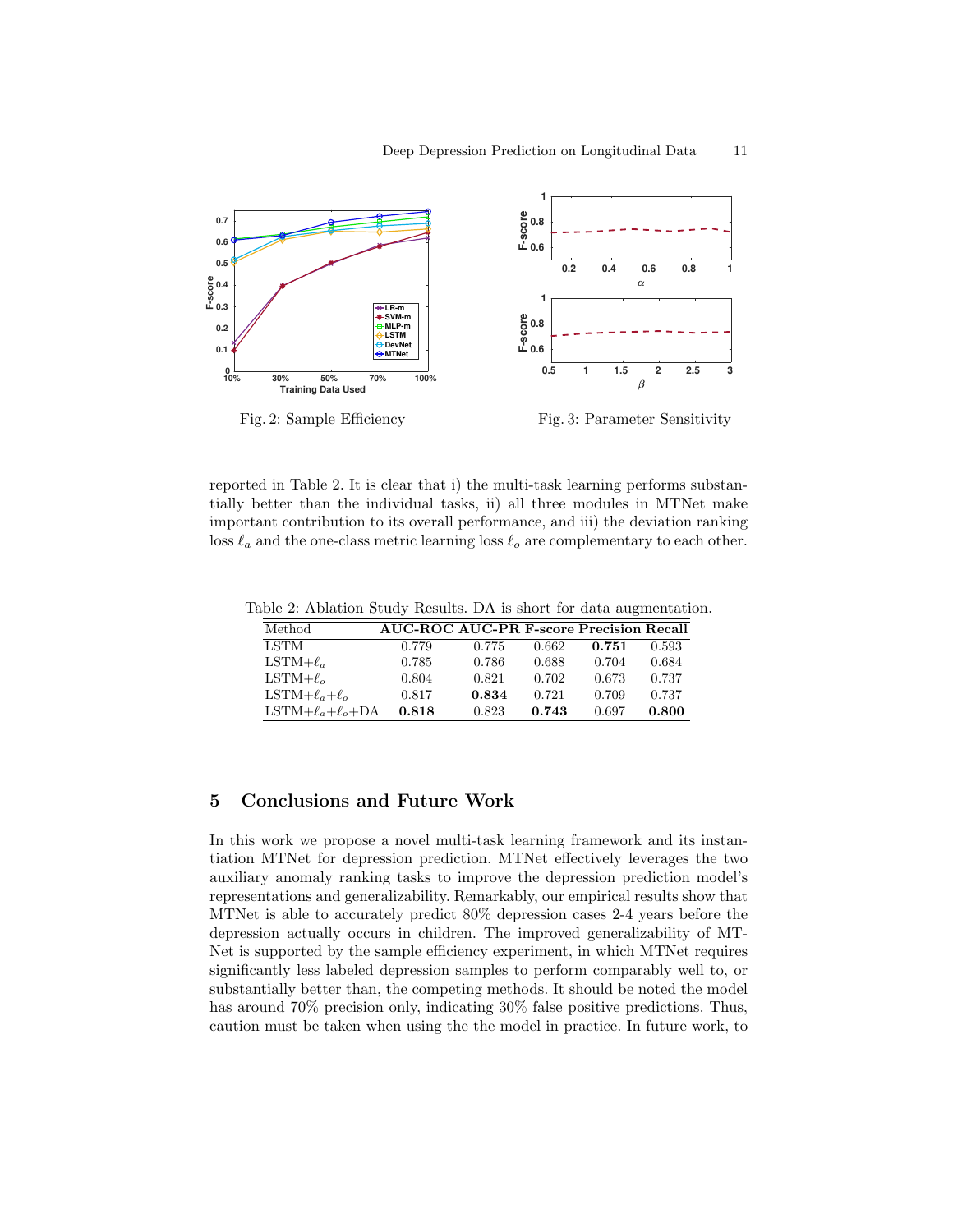improve the model's accountability and its collaboration with clinical psychologists, we plan to incorporate an interpretation module into our model to provide insightful explanation for each of its depression prediction result.

# References

- <span id="page-11-7"></span>1. Burdisso, S.G., Errecalde, M., Montes-y Gómez, M.:  $\tau$ -ss3: a text classifier with dynamic n-grams for early risk detection over text streams. Pattern Recognition Letters 138, 130–137 (2020)
- <span id="page-11-1"></span>2. Gong, Y., Poellabauer, C.: Topic modeling based multi-modal depression detection. In: AVEC. pp. 69–76 (2017)
- <span id="page-11-15"></span>3. Gray, M., Sanson, A., et al.: Growing up in australia: The longitudinal study of australian children. Family Matters (72), 4 (2005)
- <span id="page-11-10"></span>4. Hassani, K., Haley, M.: Unsupervised multi-task feature learning on point clouds. In: ICCV. pp. 8160–8171 (2019)
- <span id="page-11-14"></span>5. He, H., Garcia, E.A.: Learning from imbalanced data. IEEE Transactions on Knowledge and Data Engineering 21(9), 1263–1284 (2009)
- <span id="page-11-3"></span>6. Henry, M., Rosberger, Z., Ianovski, L.E., Hier, M., Zeitouni, A., Kost, K., Mlynarek, A., Black, M., MacDonald, C., Richardson, K., et al.: A screening algorithm for early detection of major depressive disorder in head and neck cancer patients post-treatment: Longitudinal study. Psycho-oncology 27(6), 1622–1628 (2018)
- <span id="page-11-13"></span>7. Hochreiter, S., Schmidhuber, J.: Long short-term memory. Neural Computation 9(8), 1735–1780 (1997)
- <span id="page-11-4"></span>8. Korsten, L.H., Jansen, F., de Haan, B.J., Sent, D., Cuijpers, P., Leemans, C.R., Verdonck-de Leeuw, I.M.: Factors associated with depression over time in head and neck cancer patients: A systematic review. Psycho-oncology 28(6), 1159–1183 (2019)
- <span id="page-11-0"></span>9. Lamers, F., Milaneschi, Y., Smit, J.H., Schoevers, R.A., Wittenberg, G., Penninx, B.W.: Longitudinal association between depression and inflammatory markers: results from the netherlands study of depression and anxiety. Biological Psychiatry 85(10), 829–837 (2019)
- <span id="page-11-6"></span>10. Losada, D.E., Crestani, F., Parapar, J.: Overview of erisk: early risk prediction on the internet. In: CLEF. pp. 343–361. Springer (2018)
- <span id="page-11-5"></span>11. Mann, P., Paes, A., Matsushima, E.H.: See and read: Detecting depression symptoms in higher education students using multimodal social media data. In: ICWSM. vol. 14, pp. 440–451 (2020)
- <span id="page-11-8"></span>12. Masood, R.: Adapting models for the case of early risk prediction on the internet. In: ECIR. pp. 353–358. Springer (2019)
- <span id="page-11-2"></span>13. Nasir, M., Jati, A., Shivakumar, P.G., Nallan Chakravarthula, S., Georgiou, P.: Multimodal and multiresolution depression detection from speech and facial landmark features. In: AVEC. pp. 43–50 (2016)
- <span id="page-11-11"></span>14. Pang, G., Shen, C., Cao, L., Hengel, A.V.D.: Deep learning for anomaly detection: A review. ACM Computing Surveys (CSUR) 54(2), 1–38 (2021)
- <span id="page-11-12"></span>15. Pang, G., Shen, C., van den Hengel, A.: Deep anomaly detection with deviation networks. In: KDD. pp. 353–362 (2019)
- <span id="page-11-9"></span>16. Ruder, S.: An overview of multi-task learning in deep neural networks. arXiv preprint arXiv:1706.05098 (2017)